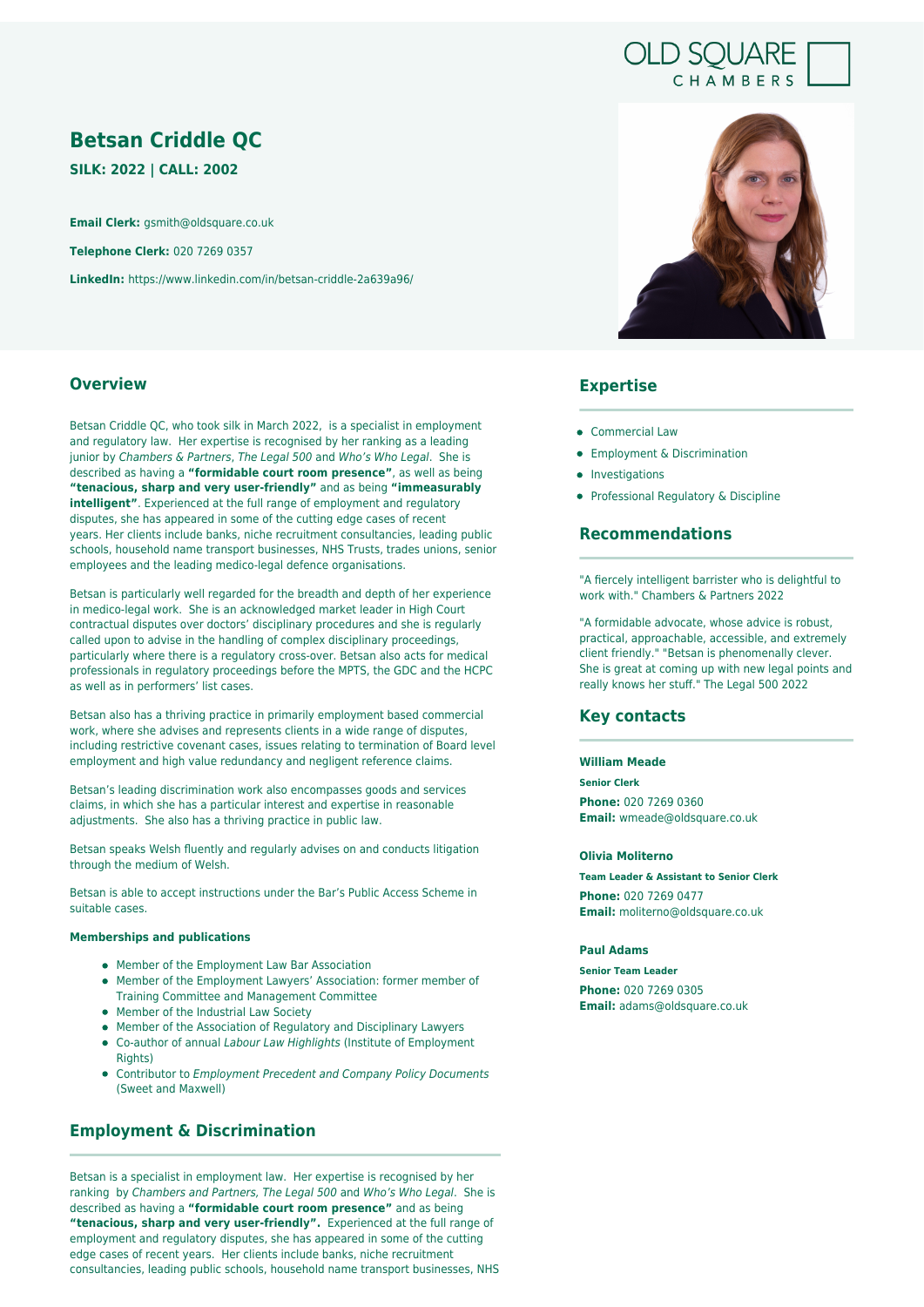Trusts, trades unions, senior employees and the leading medico-legal defence organisations.

Betsan is particularly well regarded for the breadth and depth of her experience in medico-legal work. She is an acknowledged market leader in High Court contractual disputes over doctors' disciplinary procedures and she regularly called upon to advise in the handling of complex disciplinary proceedings, particularly where there is a regulatory cross-over.

Betsan also has a thriving practice in primarily employment based commercial work, where she advises and represents clients in a wide range of disputes, including restrictive covenant cases, issues relating to termination of Board level employment and high value redundancy and negligent reference claims.

#### **Notable cases include:**

#### High Court disputes

- Advising in various disputes between consultants and NHS Trusts including alleged whistleblowing disputes
- Acting for private sector consultant seeking career losses for withdrawal of practising privileges: whether consultant handbook is a contract.
- Smo v Hywel Dda University Health Board [2020] EWHC 727 (QB) (led by **[Mark Sutton QC](https://oldsquare.co.uk/people/mark-sutton-qc/)** at trial). First High Court dispute concerning the Welsh consultant contract. Successfully obtained permanent injunction to prevent Board from proceeding with working relationships investigation as side-stepping the contractual disciplinary process.
- Chhabra v West London Mental Health NHS Trust [2014] ICR 194. Successfully represented doctor in leading Supreme Court case establishing that an employment contract includes an implied contractual right to a fair disciplinary process and that an injunction may be granted to restrain an employer from charging an employee with gross misconduct where this is unwarranted by the findings of a disciplinary investigation.
- Kerslake v North West London Hospitals NHS Trust [2012] Med LR 568. Successfully represented Trust in significant case determining that dismissal of a consultant outside the MHPS disciplinary scheme is permissible where there is a breakdown of trust and confidence.
- Lim v Royal Wolverhampton Hospitals NHS Trust [2012] Med LR 146. Successfully represented doctor in important case establishing that an NHS Trust may not dismiss a doctor by reason of capability without first referring the case to NCAS (now PPA) for assessment and consideration of an action plan.

#### Employment Tribunal disputes

- Acting for NHSI in high-profile religious discrimination dispute over removal of Non-Executive Director from office in connection with remarks about same-sex adoptions
- Successfully defended local authority in multi-million pound discrimination claim involving serious allegations of criminal wrongdoing.
- Successfully defended trade union in complex complaint to Certification Officer.
- Town v Chief Constable of Devon and Cornwall Police UKEAT/0194/19/LA. Successfully defended ET's decision that compulsory transfer of pregnant officer from front line duties amounted to pregnancy discrimination.
- Uddin v London Borough of Ealing [2020] IRLR 332. First appellate case to consider the implications of *Jhuti v Royal Mail* in determining whether a dismissal is fair.
- Coletta v Bath Hill Court (Bournemouth) Management Co Ltd [2020] ICR 703 (leading **[Ben Jones](https://oldsquare.co.uk/people/ben-jones/)**). Acting pro bono in the Court of Appeal, successfully establishing that there is no backstop on the recovery of compensation for a series of deductions from wages.
- McNeil v Commissioners for Her Majesty's Revenue and Customs [2020] ICR 515 (led by **[Ben Cooper QC](https://oldsquare.co.uk/people/ben-cooper-qc/)**). Acting for the appellants in the first equal pay case to consider the approach to establishing "particular disadvantage" where pay is variable.
- Galilee v Commissioner of Police of the Metropolis [2018] ICR 634. Key decision on applications to amend in the ET: established that amendment takes effect from date of permission and that permission to amend can be granted subject to the time point being decided at full hearing. Significant authority in discrimination cases involving disputes over "continuing act".
- Vining v London Borough of Wandsworth [2018] ICR 499. Important Court of Appeal decision recognising the right to consultation as a core aspect of Article 11 ECHR. Successfully represented UNISON and the individual appellants, establishing that the statutory exclusion of parks police from the scope of the Trade Union and Labour Relations (Consolidation) Act 1992 is an unjustified interference with Article 11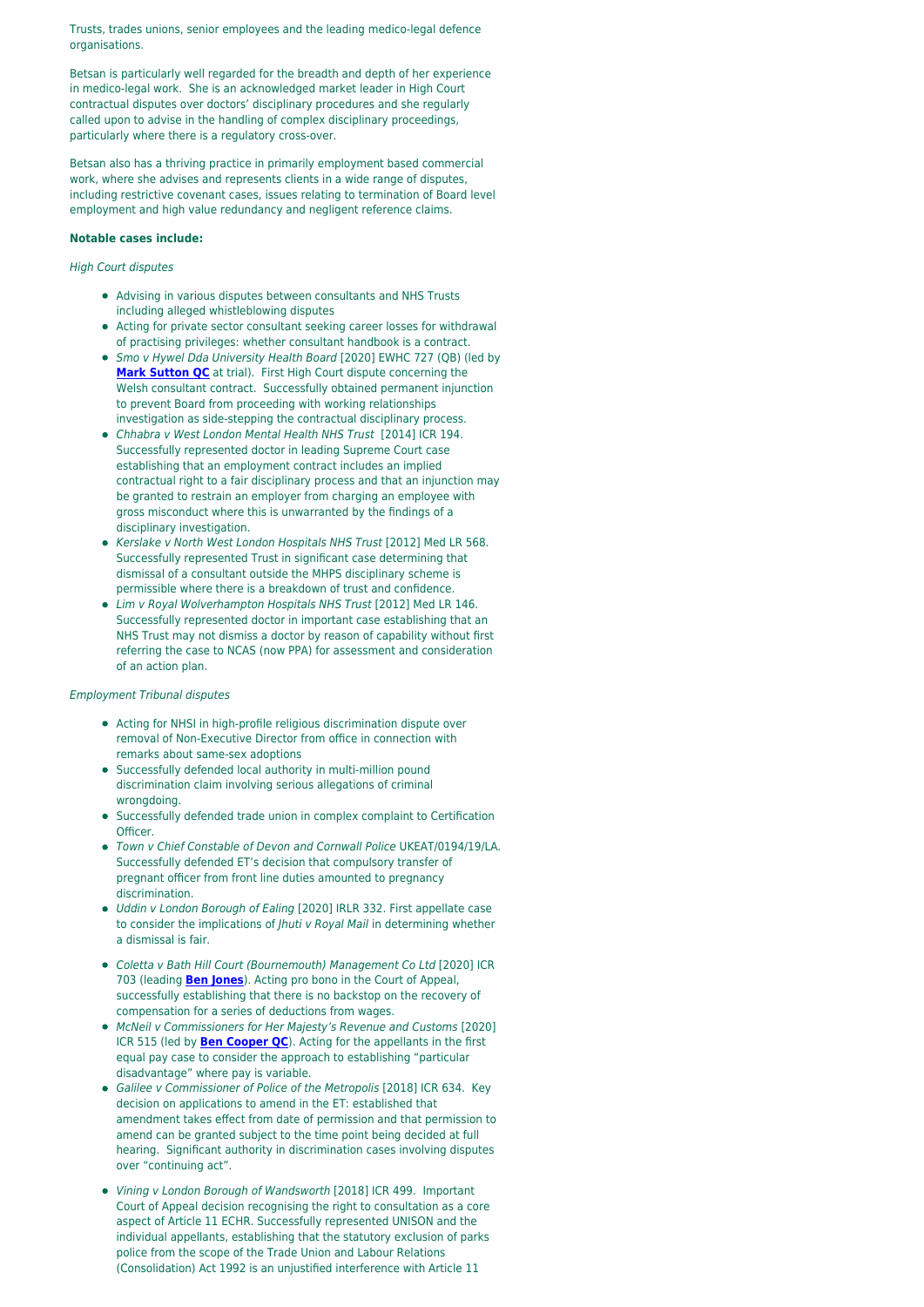rights.

Edwards v Encirc Ltd [2015] IRLR 528. Whether time spent by an employee on trade union duties is "working time" for the purposes of the Working Time Regulations 1998. Implications of case required specific guidance on whether trade union work meant that an employee could not be furloughed.

# **Judicial Review**

Betsan enjoys a thriving practice in public law proceedings which intersect with her employment and regulatory expertise.

Notable recent work includes:

- PF v Disclosure and Barring Service [2020] UKUT 256 (AAC) (leading **[Ben](https://oldsquare.co.uk/people/ben-jones/) [Jones](https://oldsquare.co.uk/people/ben-jones/)**). Test case before Upper Tribunal (Administrative Appeals Chamber) on the scope of the UT's powers to interfere with the DBS' findings of fact in an appeal against barring.
- Dr MS. Acted for doctor in challenge to GMC Registrar decision to direct a review hearing without a change of circumstances as ultra vires and in breach of legitimate expectation
- Howard v Chief Constable of Greater Manchester Police. Successfully represented Chief Inspector in challenge to Force's failure to pay him the value of his rest days in lieu as a breach of his legitimate expectations.
- R (FBU) v South Yorkshire Fire and Rescue Authority [2018] 3 CMLR 27 (led by **[Oliver Segal QC](https://oldsquare.co.uk/people/oliver-segal-qc/)**). Successful judicial review challenge to Fire and Rescue Authority's continued use of a shift pattern breaching the Working Time Regulations 1998.

# **Professional Regulatory & Discipline**

Betsan enjoys a thriving practice focused on representing medical professionals before their regulators. Her cross-over expertise between employment law, contractual disciplinary disputes and the regulatory arena gives her an acute understanding of the various considerations in play for doctors in difficulty.

#### **Notable Cases**

- PF v Disclosure and Barring Service [2020] UKUT 256 (AAC) (leading [Ben](https://oldsquare.co.uk/people/ben-jones/) [Jones](https://oldsquare.co.uk/people/ben-jones/)). Acting for doctor in connection with decision to bar as unsuitable to work with vulnerable adults in connection with alleged misconduct in clinical practice.
- Dr MS (2020). Successfully argued before MPTS that decision of Registrar to direct a review hearing could not give rise to review in absence of change of circumstances and where substantive MPT had decided that there should be no hearing.
- Dr LW (2019). Whether dental records could be admitted in evidence before IOC when supplied to GDC in breach of GDPR.
- General Dental Council v Ufondu [2018] EWHC 3727 (Admin). Successfully established that admissibility of evidence before High Court on application to extend interim order is governed by CPR, not GDC Rules.
- Dr UG (2017). Successful defence of dentist charged with multiple counts of mixing private and NHS dental treatment.

## **Commercial Law**

Betsan has a thriving practice primarily in employment based commercial work, where she advises and represents clients across a broad range of disputes, including

- **•** Restrictive covenant cases:
- Data theft and database claims;
- Issues relating to termination of Board level employment;
- $\bullet$  High value redundancy and negligent reference claims.

## **Investigations & In-House work**

Betsan is a skilled investigator with a breadth and depth of experience in complex grievance, disciplinary and business disputes. Recent examples of her work include:

Conducting an investigation into complaints about gender pay disparity